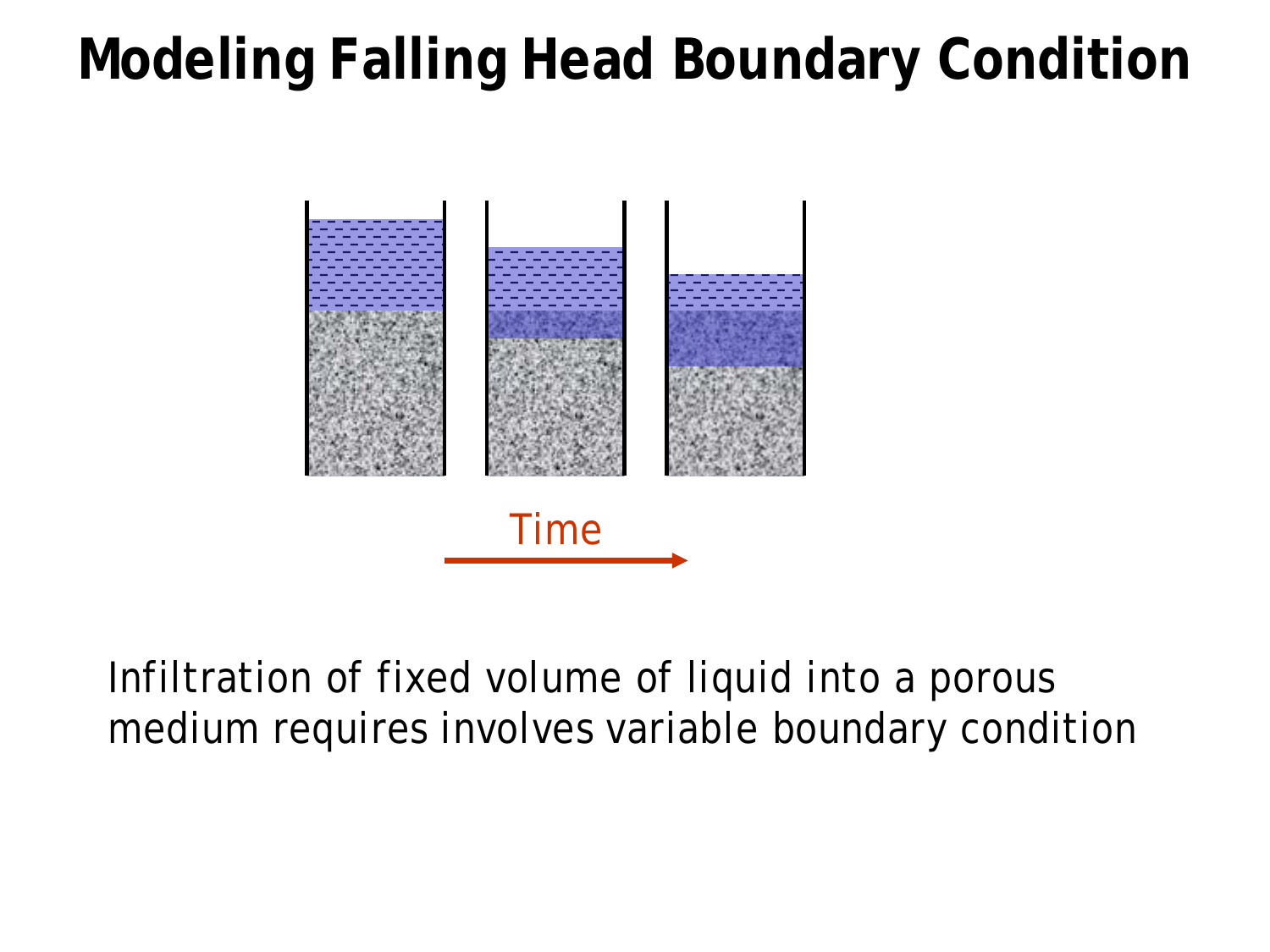## **Trick: Step 1**



Volume and Porosity of Pond Element

Volume = maximum liquid volume

Porosity =  $1.00$ 

Assuming cylindrical pond the foregoing imply Pond saturation = Liquid height/Total height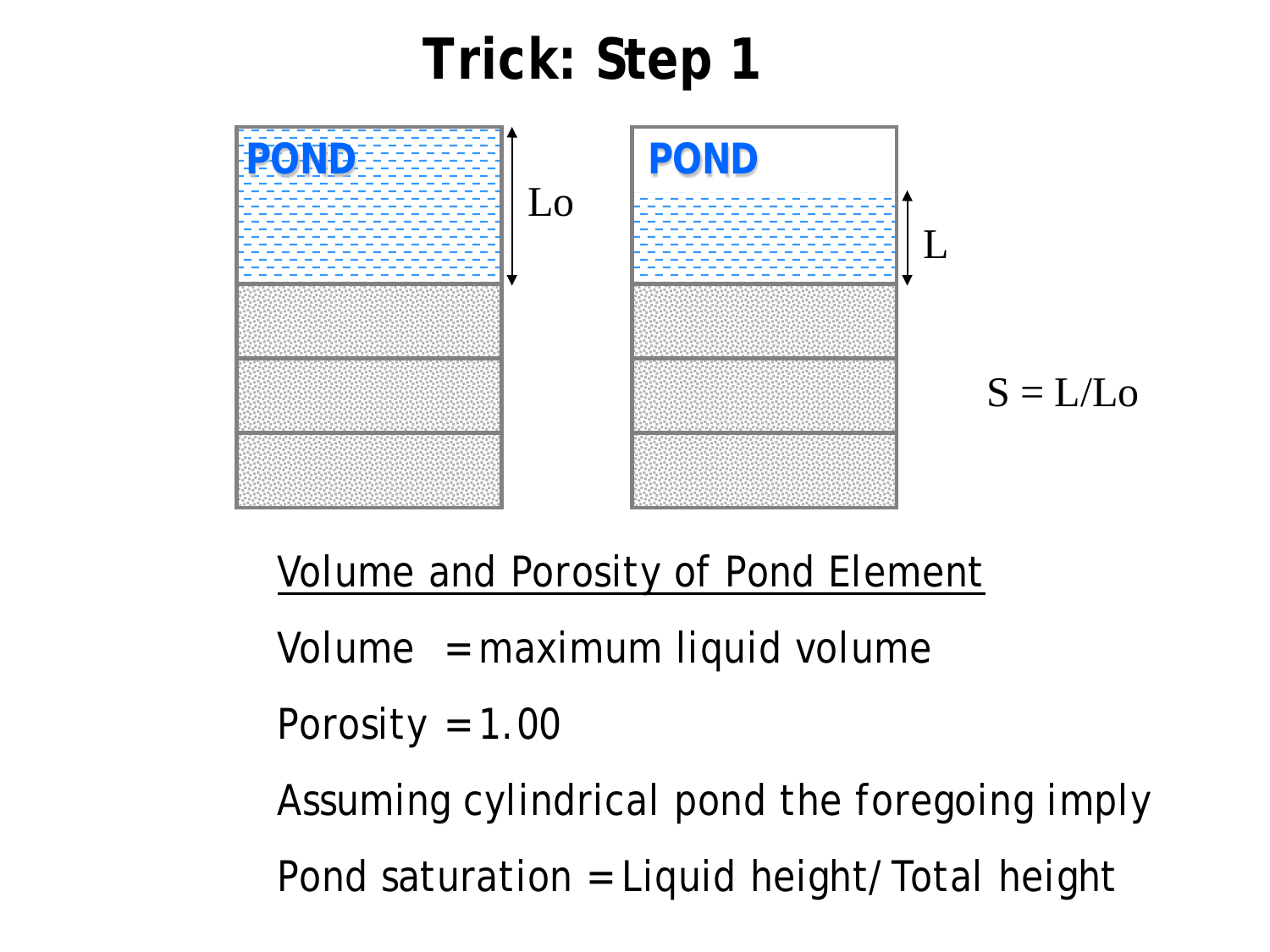## **Trick: Step 2**



Convert Pond Saturation to Surface Liquid Pressure Note that surface pressure is given by  $P = \rho \cdot q \cdot L$  (S = L/Lo) RECALL: In Darcy law flow is driven by total head  $P_T = \rho \cdot g \cdot z$  - Pcap where Pcap is capillary pressure Therefore set CONNE pond to surface = Lo Pcap =  $\rho \cdot g \cdot Lo \cdot [1-S]$ Then  $P_T = \rho \cdot q \cdot L_0 - \rho \cdot q \cdot L_0$  [1-S] =  $\rho \cdot q \cdot L_0$  S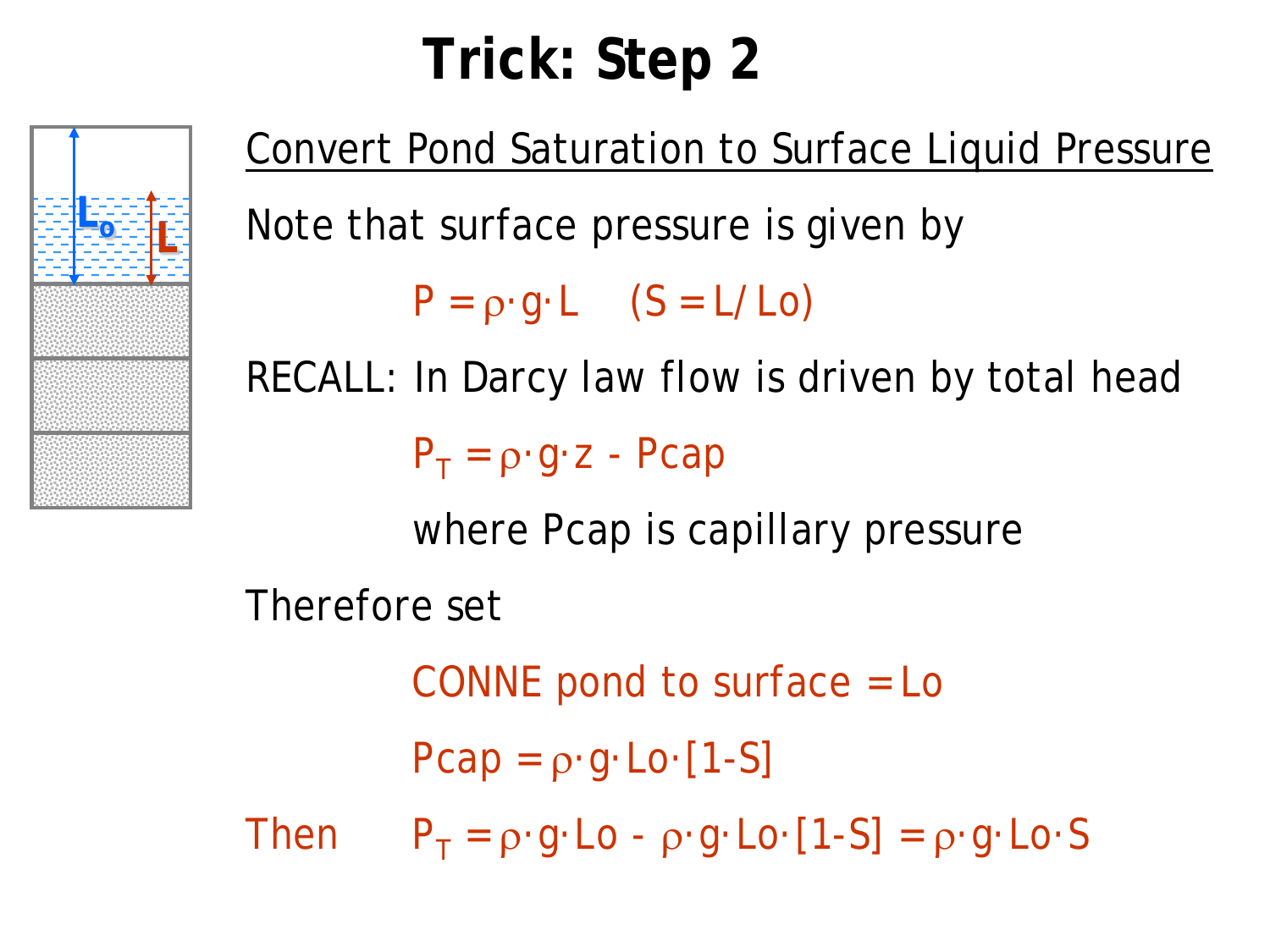## **Example**

**Infiltraometer ROCKS----1----\*----2----\*----3----\*----4----\*----5----\*----6----\*----7----\*----8 INFIL 2 2650. 0.999 1.0E-11 1.0E-11 1.0E-11 0. 1000. 2** 0.0000 **1 10000. 0.0000 1.0000** *Linear*  $\rho g L_0 = 1000 \cdot 10 \cdot 1$ **A11 1 10.1000E-010.0000E+00 0.5000E+000.5000E+00-.9850E+00 . . CU1 1 10.1000E-010.1000E+01 0.5000E+000.5000E+00-.9950E+00** TOP99 **INFIL0.1000E+01 BOT99 DRAIN0.1000E+50 CONNE TOP99A11 1 3 1.0000 0.0050 1.0000 1.0000 CU1 1BOT99 30.5000E-020.1000E-090.1000E+010.1000E+01 A11 1A21 1 30.5000E-020.5000E-020.1000E+010.1000E+01**  $V = 1$  m<sup>3</sup> *Porosity = 1 Lo= 1 m*

**. .**